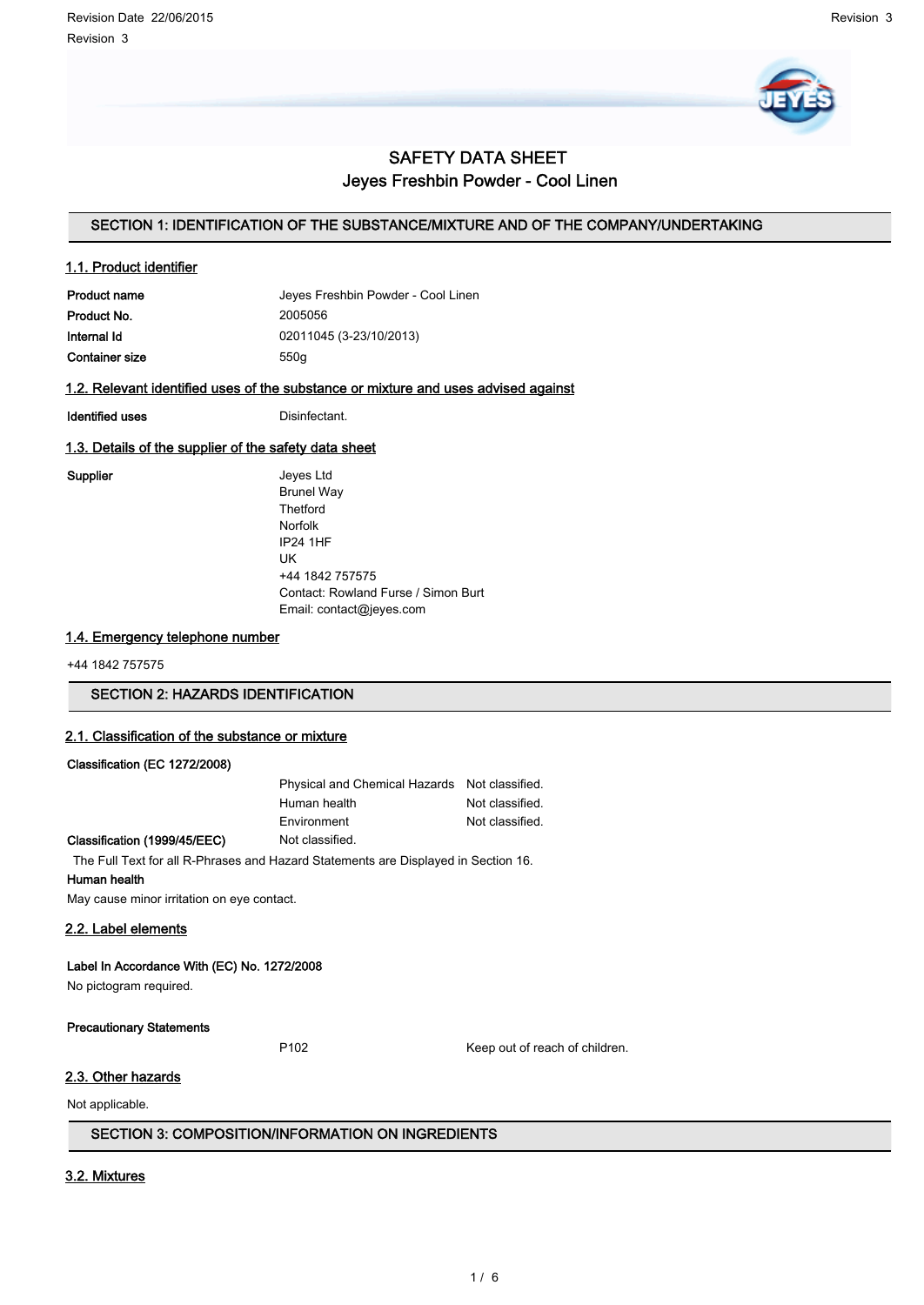| Quaternary ammonium compounds, benzyl-C8-18-alkyldimethyl, chlorides |                             | $< 1\%$ |
|----------------------------------------------------------------------|-----------------------------|---------|
| CAS-No.: 68424-85-1                                                  | EC No.: 270-325-2           |         |
| Classification (EC 1272/2008)                                        | Classification (67/548/EEC) |         |
| Met. Corr. 1 - H290<br>Acute Tox. 4 - H302                           | Xn, R21/22.<br>C:R34.       |         |
| Acute Tox. 4 - H312                                                  | N:R50.                      |         |
| Skin Corr. 1B - H314                                                 |                             |         |
| Aquatic Acute 1 - H400                                               |                             |         |

The Full Text for all R-Phrases and Hazard Statements are Displayed in Section 16.

### SECTION 4: FIRST AID MEASURES

## 4.1. Description of first aid measures

#### Inhalation

Not relevant

#### Ingestion

Immediately rinse mouth and provide fresh air. Do not induce vomiting. NEVER MAKE AN UNCONSCIOUS PERSON VOMIT OR DRINK FLUIDS! Consult a physician for specific advice.

## Skin contact

Wash skin thoroughly with soap and water. Get medical attention if irritation persists after washing.

#### Eye contact

Promptly wash eyes with plenty of water while lifting the eye lids. Continue to rinse for at least 15 minutes. Get medical attention if any discomfort continues.

#### 4.2. Most important symptoms and effects, both acute and delayed

#### Inhalation

No specific symptoms noted.

## Ingestion

May cause discomfort if swallowed.

# Skin contact

No specific symptoms noted.

## Eye contact

May cause minor irritation on eye contact.

## 4.3. Indication of any immediate medical attention and special treatment needed

No recommendation given, but first aid may still be required in case of accidental exposure, inhalation or ingestion of this chemical. If in doubt, GET MEDICAL ATTENTION PROMPTLY!

# SECTION 5: FIREFIGHTING MEASURES

# 5.1. Extinguishing media

## Extinguishing media

Extinguish with foam, carbon dioxide, dry powder or water fog. Use fire-extinguishing media appropriate for surrounding materials.

## 5.2. Special hazards arising from the substance or mixture

## Hazardous combustion products

Thermal decomposition or combustion may liberate carbon oxides and other toxic gases or vapours.

## Unusual Fire & Explosion Hazards

None known.

# Specific hazards

The product is non-combustible. If heated, toxic vapours may be formed.

# 5.3. Advice for firefighters

# Special Fire Fighting Procedures

Use protective equipment appropriate for surrounding materials.

# SECTION 6: ACCIDENTAL RELEASE MEASURES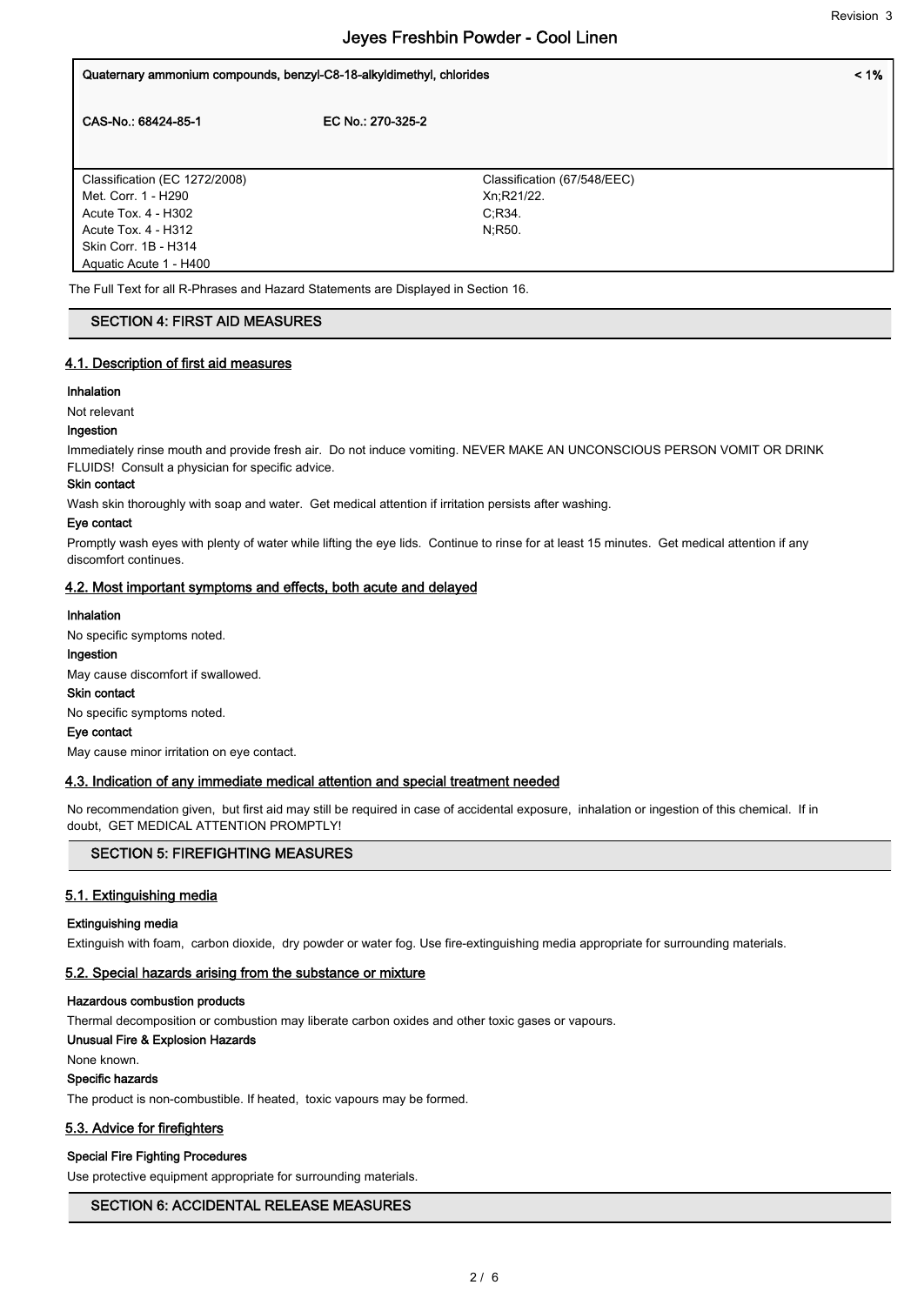#### 6.1. Personal precautions, protective equipment and emergency procedures

Avoid contact with skin and eyes. For personal protection, see section 8.

### 6.2. Environmental precautions

Collect and dispose of spillage as indicated in section 13.

#### 6.3. Methods and material for containment and cleaning up

Wear necessary protective equipment. Collect spillage with shovel, broom or the like and reuse, if possible. For waste disposal, see section 13.

#### 6.4. Reference to other sections

For personal protection, see section 8. For waste disposal, see section 13.

## SECTION 7: HANDLING AND STORAGE

#### 7.1. Precautions for safe handling

Read label before use.

#### 7.2. Conditions for safe storage, including any incompatibilities

Keep away from food, drink and animal feeding stuffs. Store in closed original container at temperatures between 5°C and 25°C.

Storage Class

Lagerklasse 13

## 7.3. Specific end use(s)

The identified uses for this product are detailed in Section 1.2.

## SECTION 8: EXPOSURE CONTROLS/PERSONAL PROTECTION

#### 8.1. Control parameters

#### Ingredient Comments

No exposure limits noted for ingredient(s).

#### 8.2. Exposure controls

#### Hand protection

For prolonged or repeated skin contact use suitable protective gloves. Rubber gloves are recommended.

### Eye protection

Not relevant, due to the form of the product.

### Hygiene measures

Wash hands after handling.

## SECTION 9: PHYSICAL AND CHEMICAL PROPERTIES

#### 9.1. Information on basic physical and chemical properties

| Appearance                                   | Solid              |
|----------------------------------------------|--------------------|
| Colour                                       | White / off-white. |
| Odour                                        | Fresh. / Linen.    |
| Solubility                                   | Insoluble in water |
| Initial boiling point and boiling range (°C) |                    |
| Not applicable.                              |                    |
| Melting point (°C)                           |                    |
| Not applicable.                              |                    |
| Relative density                             |                    |
| Not determined.                              |                    |
| Vapour density (air=1)                       |                    |
| Not applicable.                              |                    |
| Vapour pressure                              |                    |
| Not applicable.                              |                    |
| <b>Evaporation rate</b>                      |                    |
| Not applicable.                              |                    |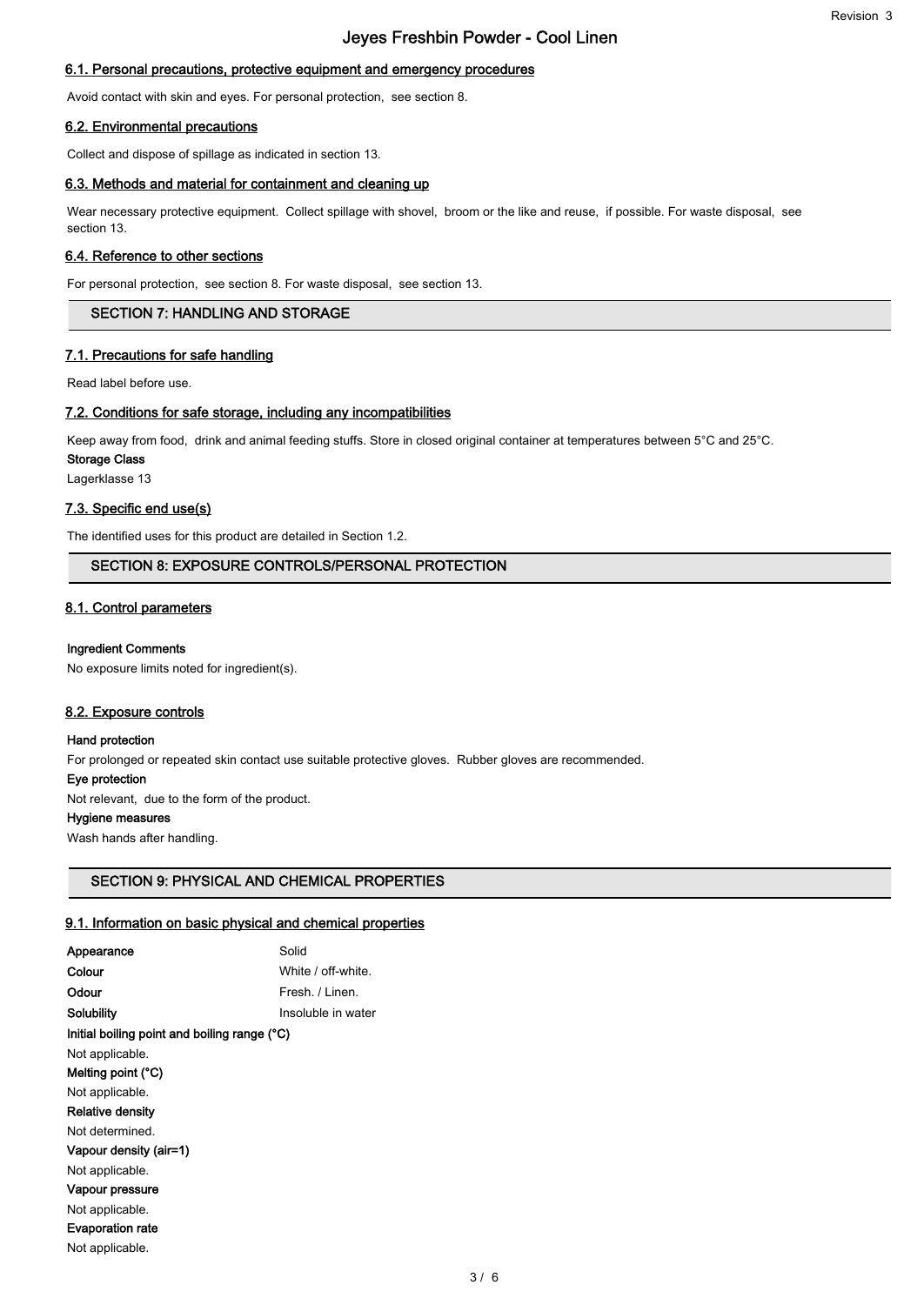pH-Value, Diluted Solution Not applicable. Viscosity Not applicable. Decomposition temperature (°C) Not applicable. Odour Threshold, Lower Not applicable. Odour Threshold, Upper Not applicable. Flash point (°C) Not applicable. Auto Ignition Temperature (°C) Not applicable. Flammability Limit - Lower(%) Not applicable. Flammability Limit - Upper(%) Not applicable. Partition Coefficient (N-Octanol/Water) Not applicable. Explosive properties Not applicable. Other Flammability Not applicable. Oxidising properties Not applicable.

#### 9.2. Other information

Not available.

## SECTION 10: STABILITY AND REACTIVITY

#### 10.1. Reactivity

There are no known reactivity hazards associated with this product.

## 10.2. Chemical stability

Stable under normal temperature conditions and recommended use.

#### 10.3. Possibility of hazardous reactions

There are no known reactivity hazards associated with this product.

#### 10.4. Conditions to avoid

Avoid excessive heat for prolonged periods of time.

#### 10.5. Incompatible materials

### Materials To Avoid

No specific, or groups of materials are likely to react to produce a hazardous situation.

#### 10.6. Hazardous decomposition products

None under normal conditions.

# SECTION 11: TOXICOLOGICAL INFORMATION

#### 11.1. Information on toxicological effects

## Ingestion

May cause discomfort if swallowed.

### Skin contact

No specific health warnings noted.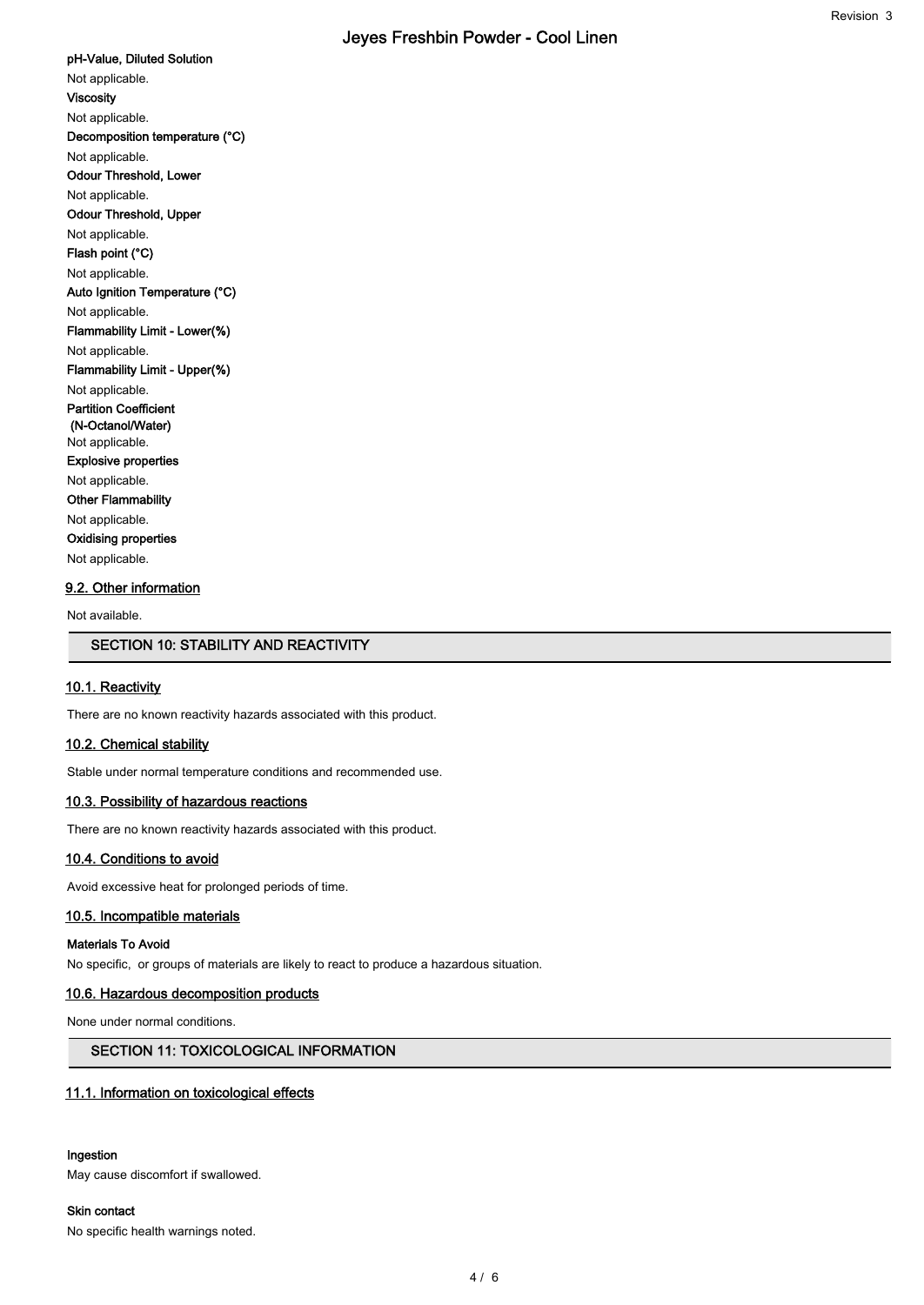### Eye contact

May cause minor irritation on eye contact.

#### Route of entry

Skin and/or eye contact.

## SECTION 12: ECOLOGICAL INFORMATION

### **Ecotoxicity**

The product is not expected to be toxic to aquatic organisms.

## 12.1. Toxicity

#### Acute Fish Toxicity

Not considered toxic to fish.

## 12.2. Persistence and degradability

#### **Degradability**

There are no data on the degradability of this product.

## 12.3. Bioaccumulative potential

#### Bioaccumulative potential

No data available on bioaccumulation. Partition coefficient Not applicable.

## 12.4. Mobility in soil

Mobility: The product is insoluble in water.

## 12.5. Results of PBT and vPvB assessment

This product does not contain any PBT or vPvB substances.

#### 12.6. Other adverse effects

None known.

#### SECTION 13: DISPOSAL CONSIDERATIONS

#### General information

When handling waste, consideration should be made to the safety precautions applying to handling of the product.

## 13.1. Waste treatment methods

Dispose of waste and residues in accordance with local authority requirements.

## SECTION 14: TRANSPORT INFORMATION

General The product is not covered by international regulation on the transport of dangerous goods (IMDG, IATA, ADR/RID).

## 14.1. UN number

Not applicable.

### 14.2. UN proper shipping name

Not applicable.

## 14.3. Transport hazard class(es)

Not applicable.

## 14.4. Packing group

Not applicable.

#### 14.5. Environmental hazards